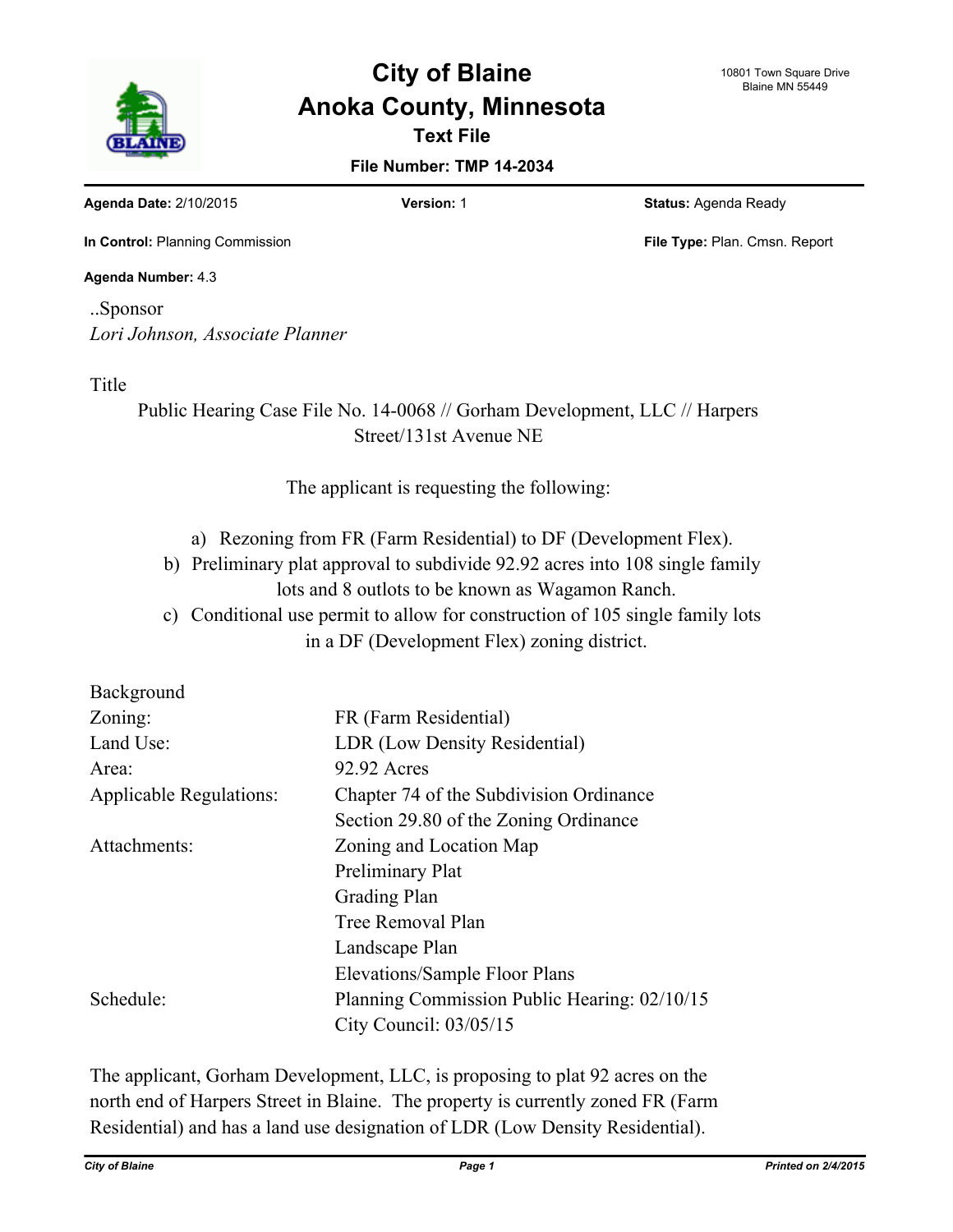Gorham Development wishes to create single family lots on this property and rezone the property DF (Development Flex) to be consistent with other new development in the general area.

### *Rezoning*

The applicant is requesting that the plat be rezoned to DF (Development Flex). This zoning is what the City has been using for new development for a number of years and it is consistent with the zoning of adjacent developments. Additionally, it allows the City the opportunity to negotiate for additional items that will enhance the quality and integrity of the overall development, including upgraded building elevations and additional landscaping where necessary.

### *Preliminary Plat*

The preliminary plat, Wagamon Ranch, consists of 108 lots, 3 of which will contain existing homes and remain a larger size. There are 8 outlots within the plat and six of them are all related to storm ponding, wetlands or access to these areas. There are two outlots on the southern end of Street E that can be added to future lots if the area to the south is platted. There are currently two outlot F's shown on the plat and one should be renamed to Outlot H on the final plat.

The plat will extend Harpers Street to the north to connect with 131st Avenue. 131st Avenue will have connections to the east and west of this property. Street E will be continued to the south for an additional access.

Developer installed improvements shall include construction of all streets within the plat including lateral sanitary sewer, trunk and lateral water main with services, storm drainage improvements, storm water management and water quality treatment infrastructure, streets with concrete curb and gutter, 6 foot concrete, 8 foot bituminous trails, streetlights, mailboxes, traffic control signs, street signs, and all appurtenant items. Plans and specifications must be approved by the City prior to start of construction.

Trunk sanitary sewer area charges become due with platting for upland acreage. The 2015 rate of \$5633/acre for Sanitary Sewer District 6-5 will apply to all upland acreage if platted in 2015.

The developer has responsibility for financial participation in the Plat's share of the cost of off-site improvements required by Anoka County on 125th Avenue NE at Harpers Street. This includes, but is not limited to, intersection improvements, traffic signal installations, and roadway widening improvements. The City has calculated the development potential of all of the developable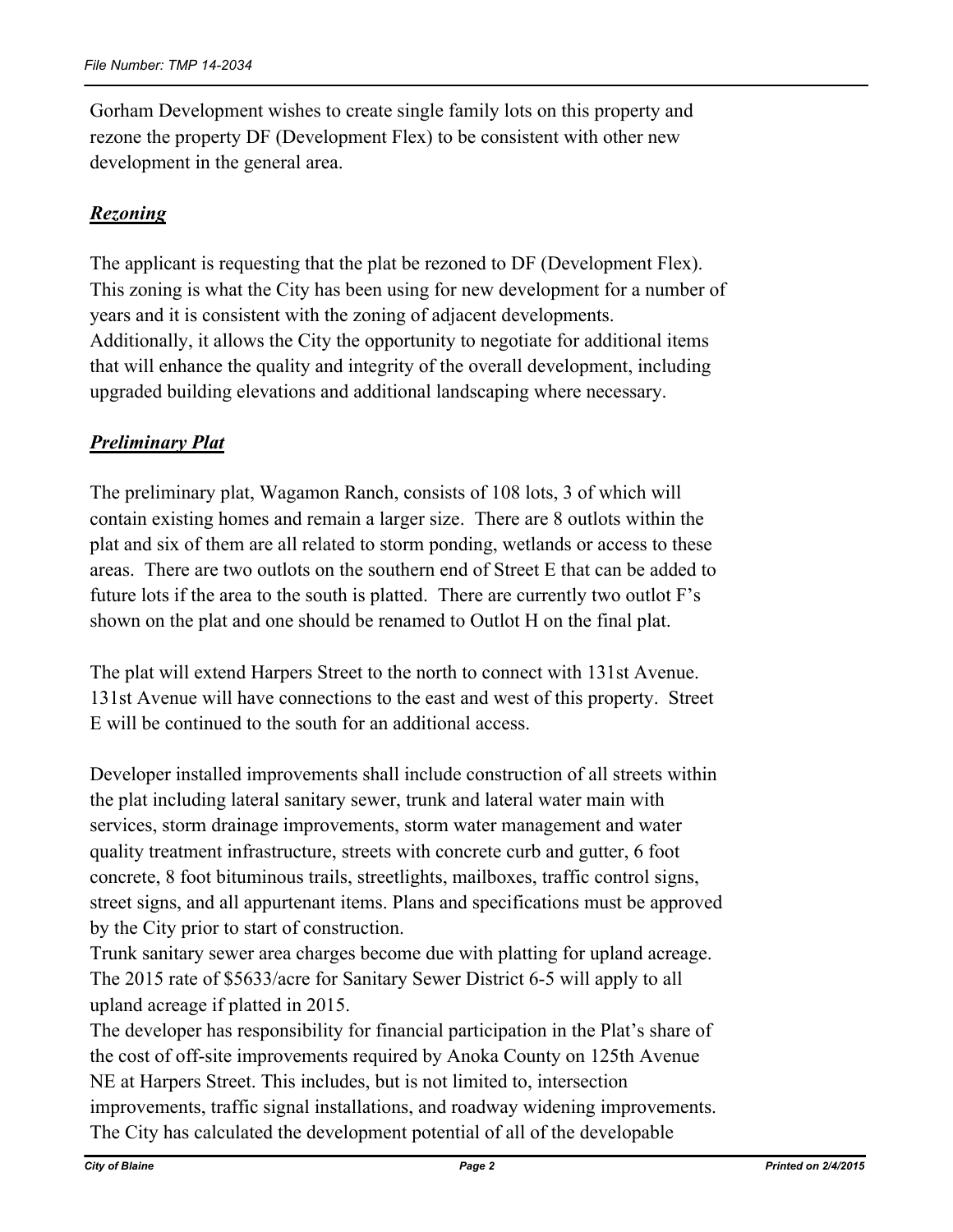property, lying north of 125th Avenue and within the current development schedule provided by the 2005 MUSA and has determined the following:

*The developer has responsibility for financial participation in 125th Avenue NE improvements associated with this development. This includes, but is not limited to, intersection improvements, traffic signal installations, and roadway widening improvements. Anoka County will specify required improvements in their review. The City has calculated the development potential of all of the developable property, lying north of 125th Avenue and within the current development schedule provided by the 2005 MUSA and has determined the per lot cost associated for the improvements. The 2015 rate of \$1422 per lot will apply to this plat, if platted in 2015.*

All local public streets typically require dedication of 60 feet of right-of-way and shall be constructed to 29 feet back to back of width. Except Harpers Street and 131st Avenue, which are to be collector streets and constructed to State Aid Standards.

Street and utility extensions are required to the edges of the plat to connection to the adjacent parcels.

Standard utility and drainage easements must be dedicated along all lot lines and over areas of wetlands, wetland mitigation, infiltration trenches, drainage swales, and storm water management ponds. The Developer is to provide access for inspection and maintenance of storm water management infrastructure. Restrictions will be placed on lot lines as needed to limit fences and landscaping to insure access. Developer to verify normal ground water elevation in ponds. If the "Normal Ground Water Elevation" does not match the "Normal Water Elevation" that the 10:1 safety bench is designed at, provide a dense vegetative buffer strip between the two elevations. Developer shall submit a buffer strip seed mix design for review. All pond slopes shall be 4:1 except below Normal Ground Water Elevation, which can be 3:1.

Each lot shall have a minimum rear yard area behind each structure of a minimum of 20 feet from the structure at a maximum grade of 5%. Development requires a National Pollutant Discharge Elimination System (NPDES) Phase II Permit from Minnesota Pollution Control Agency (MPCA). Construction contract documents shall include a grading, erosion protection, sediment control, development, utilities, roadway, and storm drainage plans. Plans shall detail tree preservation, erosion protection, sediment control, proposed grading contours, utilities, roadway geometrics, storm drainage, storm water quality management, custom lot-grading, structure type, and structure elevation information. Additional information is required on adjacent parcels that indicate existing drainage patterns are being addressed. The development plan shall indicate all structures will be protected from flooding. Supporting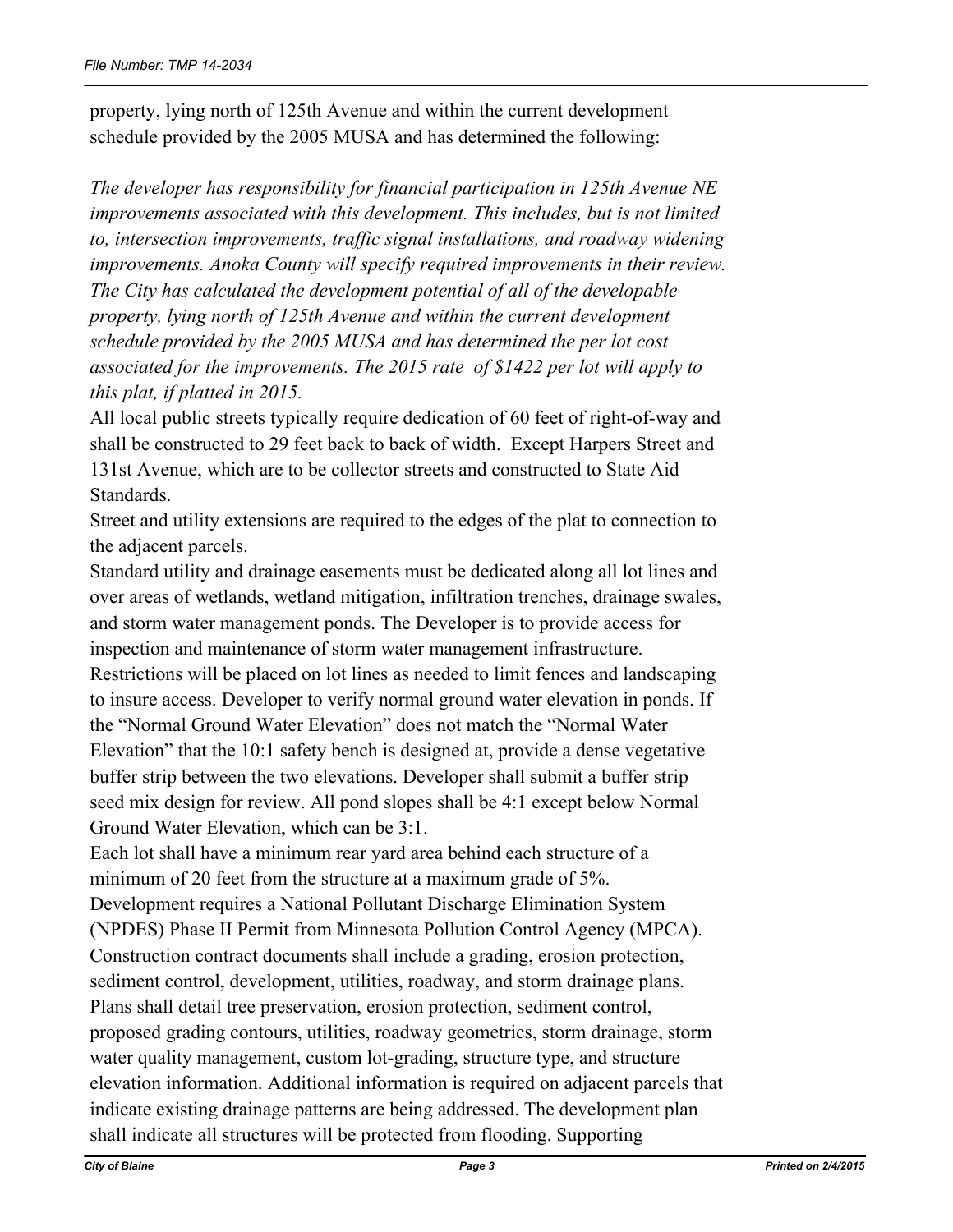geotechnical investigation report, soil boring logs and hydrology report shall be included in the submittal for City review and approval.

Coon Creek Watershed District (CCWD) has reviewed this plat and has tabled the plat at their meeting on January 12, 2015 with seven items.

As-built surveys shall be required to verify structure elevations, custom grading requirements, and final lot grading elevations.

Park dedication will be required for the preliminary plat at the rate of \$3,404 per lot. There are 108 lots within the plat so a total of \$367,632 must be paid prior to release of final plat mylars for recording at Anoka County and before any work begins on site.

## *Conditional Use Permit*

The homes being proposed are all typical of the type of homes already being constructed within the Lakes development to the south. All exterior home fronts must include brick, stone or cement board products. Vinyl, aluminum and steel siding is allowed only on the sides and rear of the homes. Ramblers and two story homes will be provided in this development.

The minimum square footages of the homes will be 1,800 square foot above grade. Price ranges of the homes will be \$600,000 to \$900,000. This price range may exceed what is being constructed currently in the Harpers Street area.

There will be trees removed with this development but the number of trees planted with general landscaping requirements for the plat will exceed the number of trees removed.

All setback and individual lot landscaping requirements are prescribed in the conditional use permit resolution of approval.

There are 3 existing homes that will remain on the plat on three large lots (Lots 3-5, Block 8. The landscape plan includes a ghost plat that indicates how these properties could be further subdivided at a later date should the property owners choose to do so.

The three existing homes will share a driveway until they are later subdivided. All of the septic and well systems of the existing homes must meet current building code requirements or the structures will need to be hooked up to City sewer and water. Additionally, the home on Lot 3 has a septic system that is located on proposed Lot 2, Block 7. This home will be required to hook up to City sewer and water once that system is removed.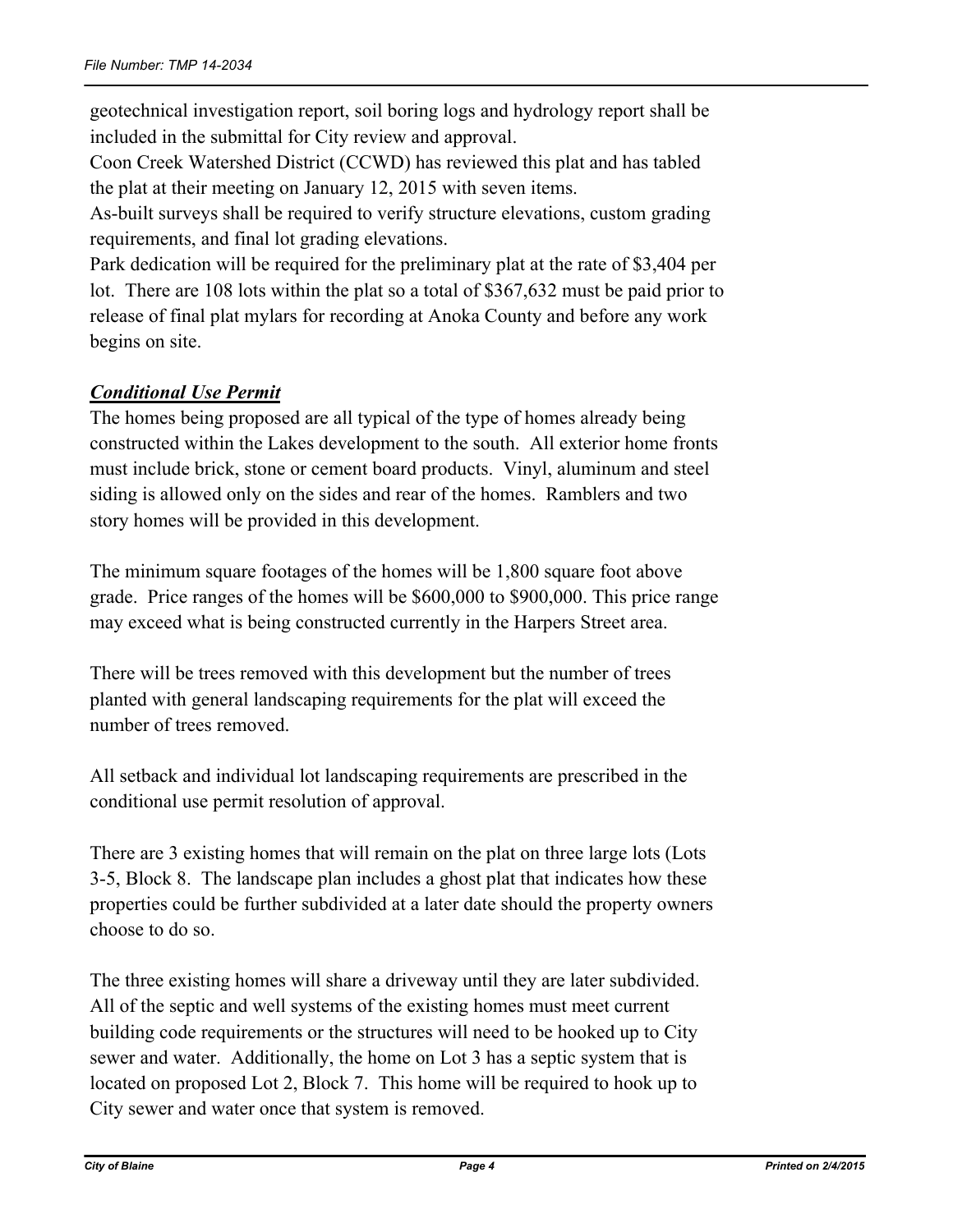There are two homes, septic systems and wells, and several accessory structures that will be removed on the south end of the plat. Demolition permits must be obtained prior to removal of these items.

### Recommendation

In Planning Case File No. 14-0068A it is recommended that the Planning Commission recommend approval of the rezoning from FR (Farm Residential) to DF (Development Flex) based on the following rationale:

- 1. This zoning is what the City has been using for new development for a number of years and it is consistent with the zoning of adjacent developments.
- 2. The DF zoning allows the City the opportunity to negotiate for additional items that will enhance the quality and integrity of the overall development, including upgraded building elevations and additional landscaping where necessary.

In Planning Case File No. 14-0068B it is recommended that the Planning Commission recommend approval of the preliminary plat to subdivide 92.92 acres into 108 single family lots and 8 outlots to be known as Wagamon Ranch based on the following conditions:

- 1. There are two outlot Fs shown on the preliminary plat. One of these outlots should be renamed to Outlot H.
- 2. Park dedication is required for the 105 new home lots. The park dedication amount, based on the 2015 rate of \$3,404 per lot, would result in a total amount of \$357,420. This fee must be paid prior to release of the final plat mylars for recording at Anoka County. Future phases of the plat will be recalculated and paid at the rate in effect at time of Final Plat.
- 3. A rough grading and sediment control plan must be submitted for City approval prior to work being performed on site. Erosion control details shall be included on the grading plan.
- 4. The size of site being graded requires a National Pollutant Discharge Elimination System (NPDES) permit from Minnesota Pollution Control Agency.
- 5. A development plan must be submitted for City approval prior to issuance of the first building permit. The development plan must indicate that all structures will be protected from flooding.
- 6. Coon Creek Watershed District permit is required prior to the approval of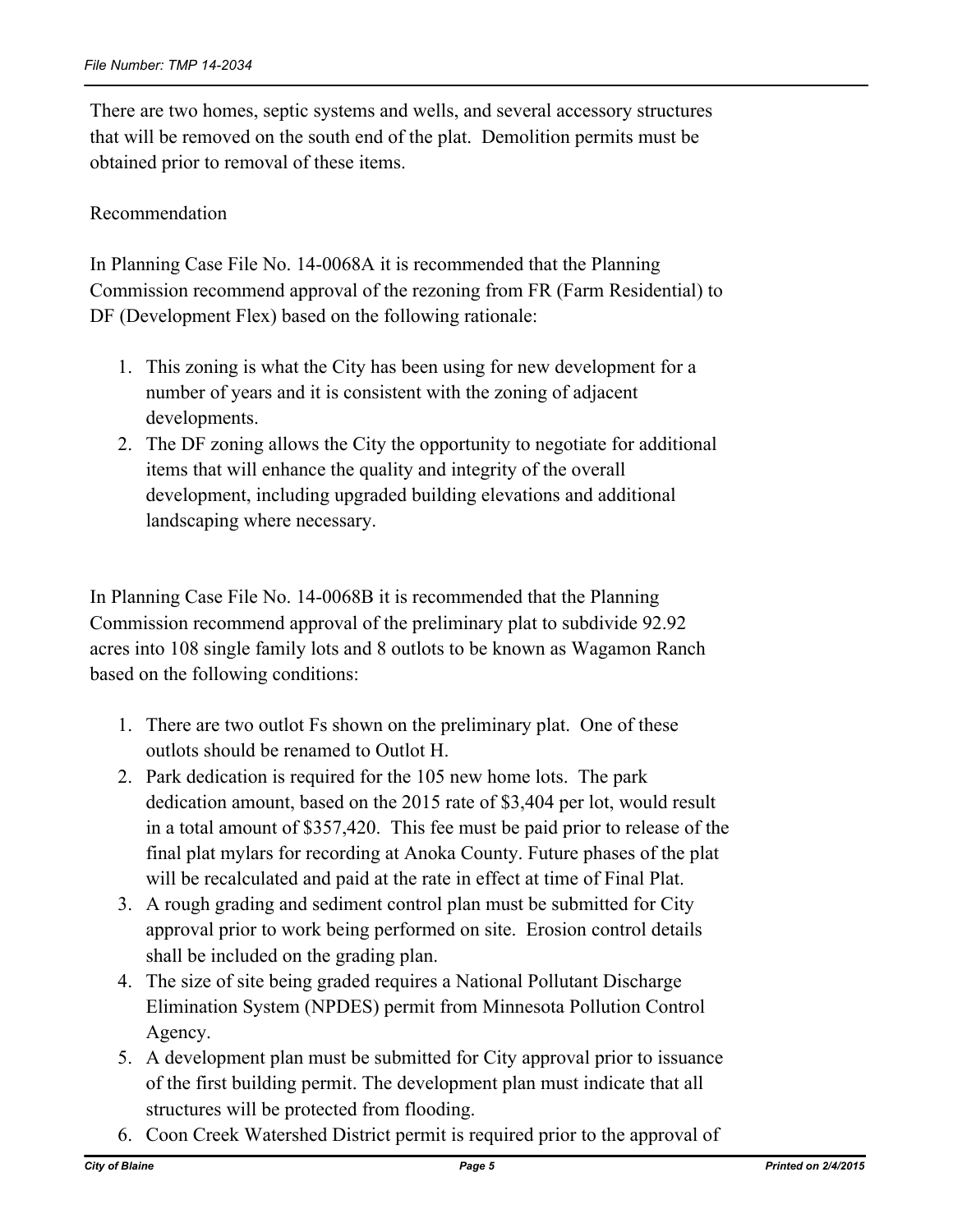grading plan.

- 7. The developer shall process a Letter of Map Change with FEMA prior to issuance of building permits within the unnumbered A-Zone on the FEMA flood map. Developer shall provide all FEMA paperwork and structure as-built surveys to homeowners at time of lot closing. Developer is responsible for following through with FEMA as necessary to receive final FEMA documents and to provide those documents to the homeowners, and to record the final documents on the certificate of title for each parcel in the development.
- 8. As-built surveys will be required to verify structure elevations and lot grading for each structure constructed.
- 9. The Developer will be responsible for installation of sanitary sewer, water main, storm drainage improvements, streets with concrete curb and gutter, streetlights, mailboxes, traffic control signs, street signs, and all appurtenant items. Plans and specifications must be approved by the City prior to start of construction. All City streets, exclusive of collector streets, require dedication of 60 feet of right-of-way and shall be constructed to 29 feet back to back of width.
- 10. Standard utility and drainage easements must be dedicated along all lot lines and over ponds, and storm water detention basins. Developer is to provide access for maintenance of storm water detention basins. Restrictions will be placed on lots as needed to limit fences and landscaping to insure access.
- 11. All street names to follow the adopted Anoka County grid system.
- 12. Developer to install grouped mailboxes with design and locations approved by City and US Postal Service.
- 13. Execution and recording of a Development Agreement, which sets forth in greater detail these plat conditions as well as other technical and financial responsibilities for the development of this plat.
- 14. Soil boring information is required for determination of lowest floor elevations.
- 15. Standard water and sanitary sewer access charges (WAC & SAC) become due with each building permit at the rate established at the time the building permit is issued.
- 16. The Mayor, City Clerk and City Manager are hereby authorized to execute any and all necessary documents, agreements and releases related to the approval, recording or administration of Wagamon Ranch.
- 17. Trunk sanitary sewer area charges become due with platting for upland acreage. The 2015 rate of \$5633/acre for Sanitary Sewer District 6-5 will apply to all upland acreage if platted in 2015.
- 18. The developer has the responsibility for financial participation in 125th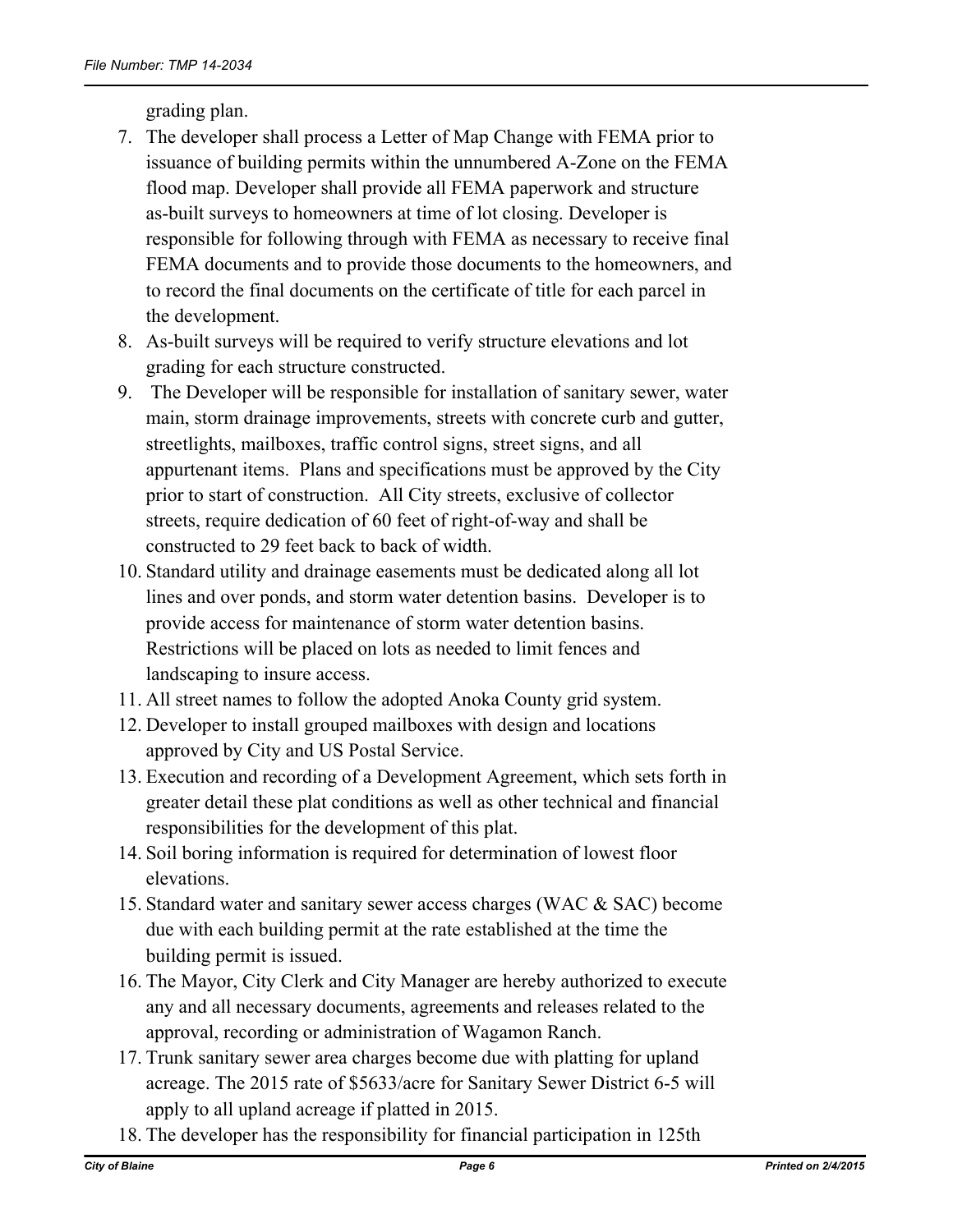Avenue NE improvements associated with this development. This includes, but is not limited to, intersection improvements, traffic signal installations, and roadway widening improvements. Anoka County will specify required improvements in their review. The City has calculated the development potential of all of the developable property, lying north of 125th Avenue and within the current development schedule provided by the 2005 MUSA and has determined the per lot cost associated for the improvements. The 2015 rate of \$1422 per lot will apply to this plat, if platted in 2015*.* Future plat phases will be recalculated and paid at the rate in effect at time of Final Plat

- 19. All of the septic and well systems of the existing homes must meet current building code requirements or the structures will need to be hooked up to City sewer and water. Additionally, the home on Lot 3 has a septic system that is located on proposed Lot 2, Block 7. This home will be required to connect to City sewer and water and abandon the old systems prior to filing the plat to create the new lot.
- 20. There are two homes, septic systems and wells, and several accessory structures that will be removed on the south end of the plat. Demolition permits must be obtained prior to removal of these items.

In Planning Case File No. 14-0068C it is recommended that the Planning Commission recommend approval of the conditional use permit to allow for construction of 105 single family lots in a DF (Development Flex) zoning district based on the following conditions:

### **Single Family - DF Development Standards**

Permitted Uses

- 1. Single-family detached dwellings.
- 2. Group family daycare.

#### Accessory Uses

- 1. Private garages-attached. One detached accessory structure, with area less than 120 square feet, will be permitted.
- 2. Private swimming pools/meeting the requirements of Blaine Municipal Code Section 6-121.
- 3. Keeping of not more than two (2) boarders and/or roomers per dwelling unit.

### Conditional Uses

1. Home occupations as regulated by Zoning Chapter 33.11 (d) (3).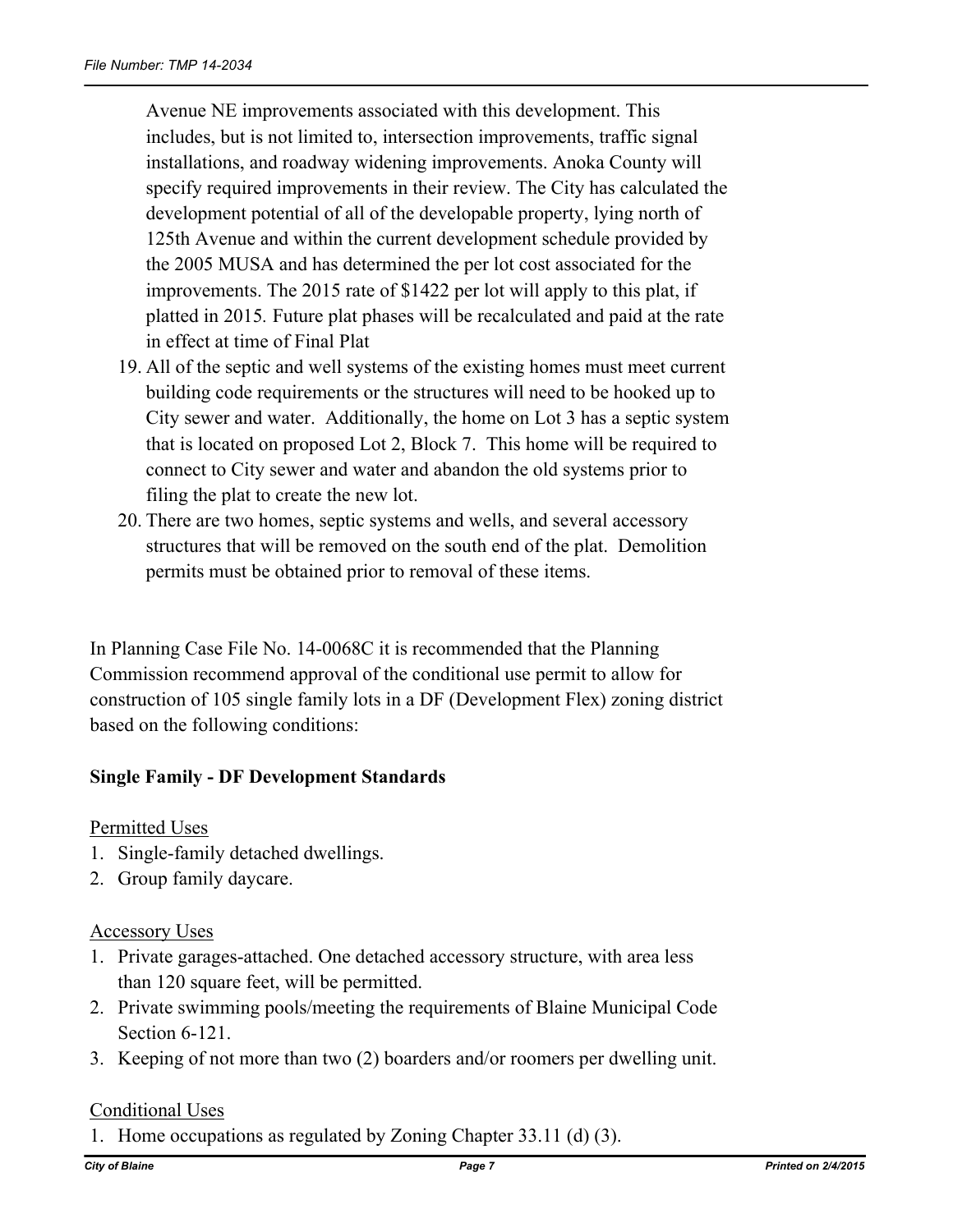### Standards

1. Setbacks shall be as follows:

| Front Yard         | 25 Feet                                |
|--------------------|----------------------------------------|
| Rear Yard          | 30 Feet                                |
| Side Yard Interior | 5 Feet (Garage) 10 Feet (Living Space) |
| Side Yard Corner   | 20 Feet                                |

- 2. Maximum building height 2 1/2 stories or 35 feet.
- 3. It shall be required for all single-family dwellings that there be an attached garage constructed of a minimum of four hundred (400) square feet, with no dimension less than 20 feet. Total garage space shall not exceed one thousand (1,200) square feet. Detached garages or accessory storage buildings above 120 square feet are not permitted.
- 4. Accessory storage buildings below 120 square feet must meet 5-foot side and rear yard setbacks and be located within the rear yard.
- 5. The minimum finished floor area above grade for all homes shall be 1,800 square feet for single level and 2,400 square feet for two story. All homes shall have a minimum depth and width of 24 feet.
- 6. All homes to be constructed are to be consistent in architecture, materials and style with the drawings/elevations attached to this CUP amendment. All exterior home fronts must include brick, stone or cement board products. Vinyl, aluminum and steel siding are allowed only on the sides and rear of the homes.
- 7. All residential dwellings must be built in conformance with the current edition of the Minnesota State Building Code.
- 8. Driveways shall not be constructed closer than 3 feet to the property line. All driveways and approaches shall be hard surfaced using concrete, bituminous asphalt or other City approved material that is consistent in durability and quality.
- 9. It shall be required that all yards of a new single-family dwelling be sodded over a minimum of 4 inches of topsoil (black dirt containing not more than 35 percent sand). Yards may be seeded over 4 inches of black dirt if underground irrigation is installed with the home.
- 10. Each lot shall contain one front yard tree and one boulevard tree. All trees to be overstory deciduous with a minimum of 2½-inch caliper. Corner lots to receive one additional boulevard tree.
- 11. Developer to execute and record, with the sale of each single family lot, an affidavit indicating to homebuyers that the soils located in the rear and side yards of the single family lots have not been corrected to accommodate general building construction or pools and that additional effort may be required, by the homeowner, to stabilize those soils before additional